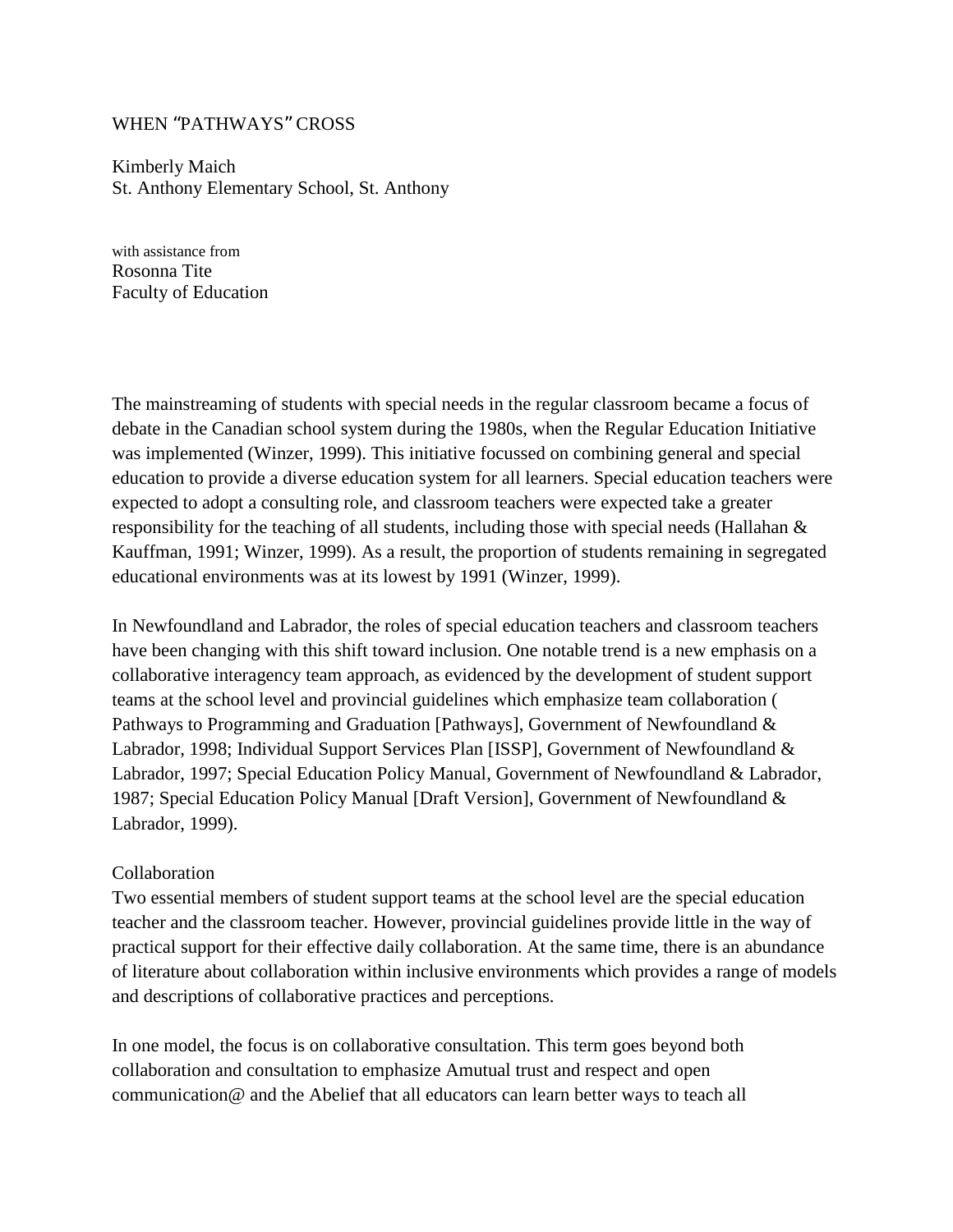students@(Robinson, 1991, 446-447). Similarly, collaborative consultation can be seen as a scientific art distinct from simple cooperation in its emphasis on notions of shared responsibility, authority and mutual empowerment (West & Idol, 1990). Other views of collaborative consultation are more flexible about role equality. Carr & Peavy (1986), for example, describe a collaborative consultation model in which the special education teacher works as an expert consultant, acting as both an instructor and a consultant participating in a model that begins with establishing relationships and ends with an action plan. As well, collaborative consultation can be seen as both a way to deliver services within schools, and a process based on discussion (West & Idol, 1990). Another approach to collaborative consultation centres on the communication between teachers through the use of open-ended questions (Vargo, 1998). Vargo states, AThe ultimate goal is for general educators to feel comfortable and open to involving the special educator with more active instructional planning for a given student, which may lead to team planning for the entire class@ (55).

The trans-disciplinary interactive teaming model goes beyond collaborative consultation to emphasize a team approach guided by the principles of participation and leadership, goal development, communication, decision making and conflict resolution (Coben, Chase Thomas, Sattler & Voelker Morsink, 1997). Co-teaching (Ripley, 1997) and the enrichment remediation team-teaching model (Angle, 1996) are variations on the team approach. These models are based on the idea that all students benefit when special education teachers and classroom teachers work together to provide direct service within the regular classroom environment, permitting a full sharing of goals, decisions, responsibility, assessment and classroom management. In general, teaming models are based on the idea that teachers should commit to using what Phillips & McCullough (1990) term a locally defined collaborative ethic. A school-wide collaborative ethic is defined by developing a consensus collaboration in terms of shared responsibility and accountability, confidence in mutual benefits and a valuing of its worth and benefits.

The claim that service delivery involving collaboration and consultation is both practical and realistic is supported by a number of recent studies (Howells, 2000; Bradley, King-Sears and Tessier-Switlick, 1997, cited in Carey, 1997; Karge, McClure & Patton, 1995; British Columbia Department of Education, 1997); yet concerns about collaboration have arisen in several jurisdictions. In Newfoundland and Labrador, Younghusband (1999), found that Pathways has provided little in the way of information about implementation and that support systems have not been set up effectively. Similarly, Philpott (2001) concluded that while Ainclusion is an ideal that both parents and teachers aspire to  $\omega$  (9), it is still necessary to offer a full continuum of flexible student placements.

Support for inclusive practices often appear in the form of calls for further teacher training at both the preservice and inservice levels (Monahan, Marino & Miller, 1996; Din,1996). In one design, a curriculum with dual certification in both general classroom and special education is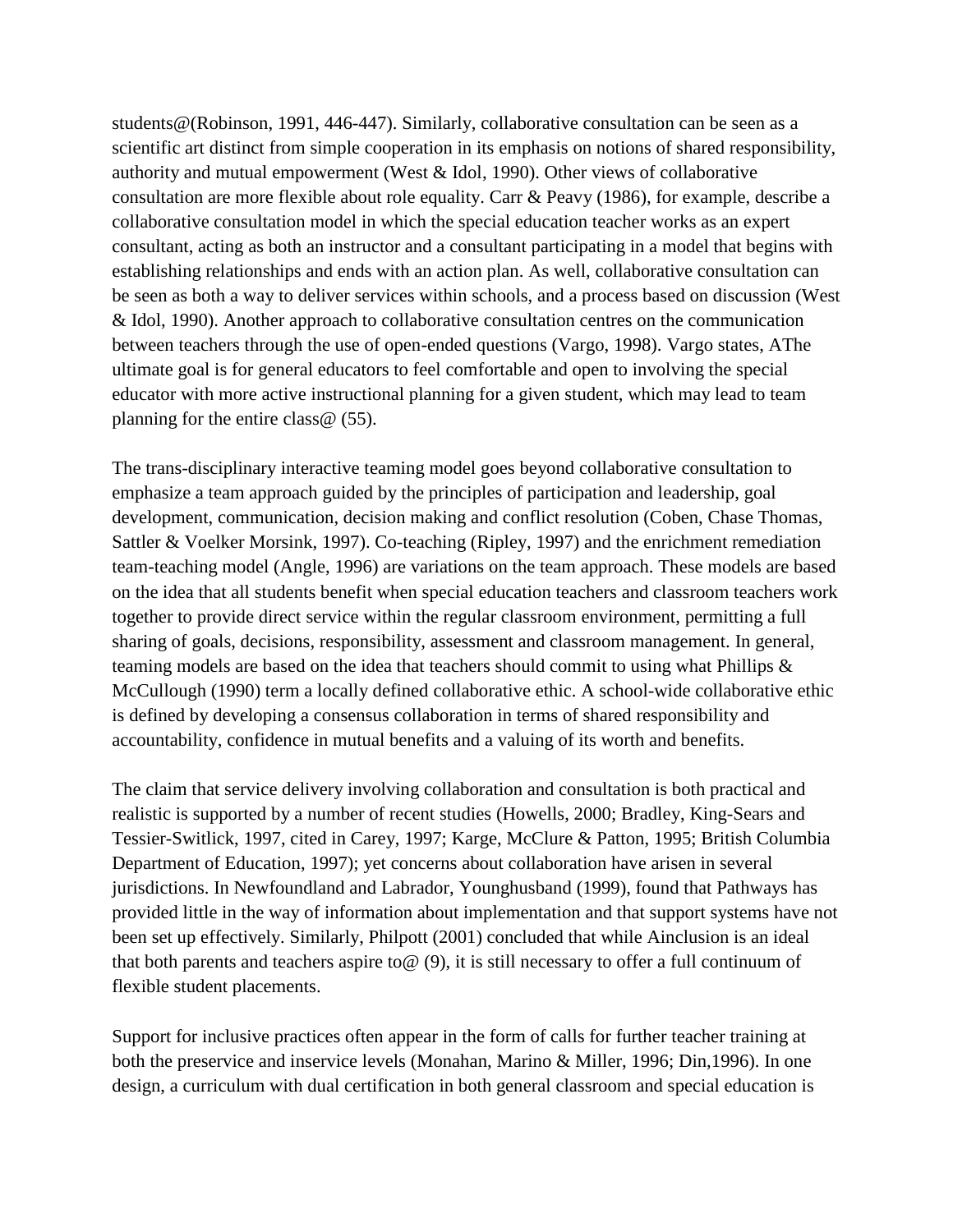proposed (Ludlow et al., 1996). Another example is the development of a field-based program, with cooperation between the involved university and school district (Carey, 1997). Cooperative professional development (Glatthorn, 1990) is another suggestion aimed at the establishment of special education-classroom teacher teams, with both parties having role parity, using a flexible approach and professional dialogue as possible options. Hollingsworth (2001) focuses on improving collaboration with a communication network. She believes collaborating teachers need to discuss their challenges and successes by carrying out a local needs assessment and professional development suited to these needs.

How teachers feel about their collaboration is essential to its success: AThe relationship between the general education teacher and the special education teacher is the most crucial one in terms of effective collaboration for delivery of service to exceptional students who are mainstreamed or integrated in general education classrooms@ (Stanovich, 1996, 40). Too often, teachers indicate that they are satisfied with the quality of their collaborative roles but not with the quantity. As well, while teaching together is considered less than ideal, classroom teachers tend to think highly of instruction done by the special education teacher in the special education classroom, and prefer collaborative support in the form of verbal exchange (Voltz, Elliott & Cobb, 1994). Still, perceptions of collaboration vary. Favourable attitudes towards collaboration may be tempered, for example, by the expectation of a greater work load (Bedi , 1996), by the lack of appropriate materials and support (Minke, Bear, Deemer & Griffin, 1996; Din, 1996), by concerns about role definition (Din,1996), and by issues of scheduling, time and training (Minke et al., 1996; Din, 1996). Studies of collaborative practice reflect some of these concerns. Issues of control, roles, styles, professional territory, differences and feelings of not belonging seem to predominate in the early stages of collaboration. Often, these difficulties are resolved over time as classroom teachers and special education teachers learn to share and blend their skills, while developing respect for one another and finding renewed joy in teaching (Salend, Johansen, Mumper, Chase, Pike and Dorney, 1997; Wood, 1998).

Although even the need to collaborate itself can be a barrier to inclusion (Monahan, Marino  $\&$ Miller, 1996), and while practices vary widely between regions and within schools (Howells, 2000), most collaboration models and studies of the perceptions and practices of teachers suggest that teachers should collaborate. The special education teachers in this study are no exception. In fact, every participant indicated that collaboration is a necessity under Pathways and the inclusion model. Special education teachers seem to be caught in a struggle, though, between their desire to collaborate, and the reality of putting their wishes into practice without much support in the school environment.

To gather information about how special education teachers in Newfoundland collaborate when working with Pathways, seven special educators working in one region of the province were interviewed and asked to describe their involvement in day-to-day collaboration with classroom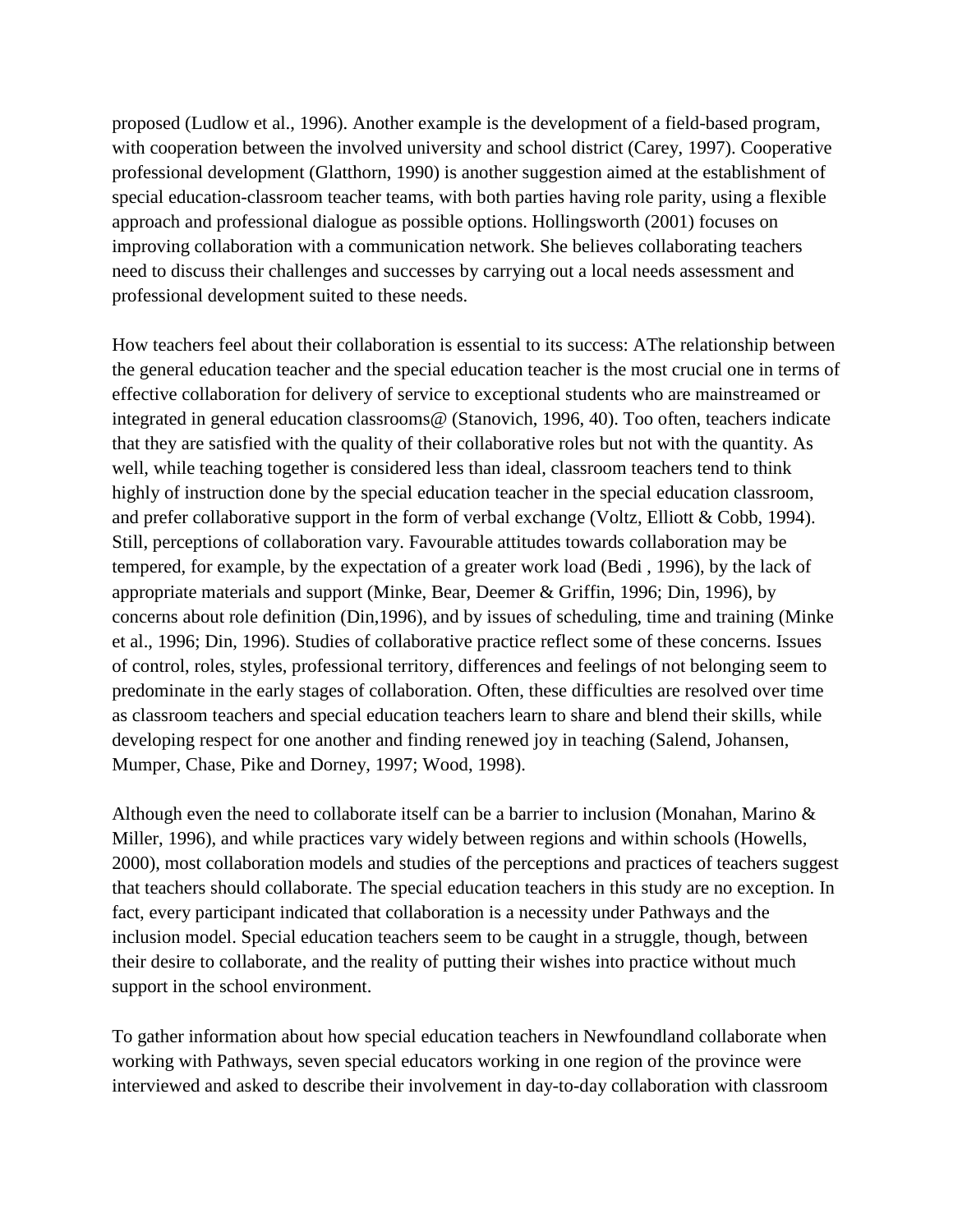teachers. This information is presented here through a description of the participants, the study and the resulting themes that emerged from their opinions and reflections. Special Education Teacher Collaboration

The seven participants were all full-time teachers, either working in full-time special education positions or, more commonly, working as both regular classroom and special education teachers. They included two males and five female teachers, ranging in experience from that of Elizabeth, Faith and Samuel, all in their first year of teaching special education, through Rose, Olivia and William, each with less than five years as special educators, to Leah, a special education teacher with more than twenty years of teaching experience, almost all within the special education field. Only Olivia, Leah and Faith were fully qualified in special education, but both Rose and William were working on their qualifications at the time of their interviews. All of them had training in Pathways, through their academic work or in-service training, but none reported completing a course or in-service devoted to collaboration. They were first interviewed by phone to share their views and practices on inclusion, Pathways and collaboration. Each participant then completed a week-long journal to outline their actual day-to-day collaboration with classroom teachers, along with their reflections and suggestions.

Typically, the participants= conversations and reflections seemed to centre on areas of concern about collaboration, especially issues with time, isolation, and even power. Overall, they supported the idea of collaboration with classroom teachers as it is presented in provincial policy and did practice collaboration to a limited extent. As a result of barriers created by a lack of practical supports in the schools, though, they did not practise collaboration in ways typically recommended in the literature, or even to the extent that they desired. In or out?

Reflecting their faith in inclusion, these special education teachers typically approved of their students remaining in the regular classroom for most of the school day. At the same time, though, most seemed to have no difficulty with the idea or the practice of pulling students out to an alternate classroom for a limited part of the day; in fact, they preferred this practice over teaching in the regular classroom. Faith described it this way: AI do think they need some time in a self-contained classroom where they can get the instruction they need. The direct instruction.@

Only a few teachers mentioned that they teach their special education students in the regular classroom from time to time, and only Leah confirmed actually more commonly teaching side by side in collaboration with classroom teachers. In her opinion, there are definite advantages to working in this way: AThey [the children] don=t only see me as their teacher, I=m everybody=s teacher.@ Perhaps, in choosing not to teach together regularly, these teachers are attempting to bypass the difficulties associated with shared teaching, particularly the practical challenge of trying to schedule groups of students together.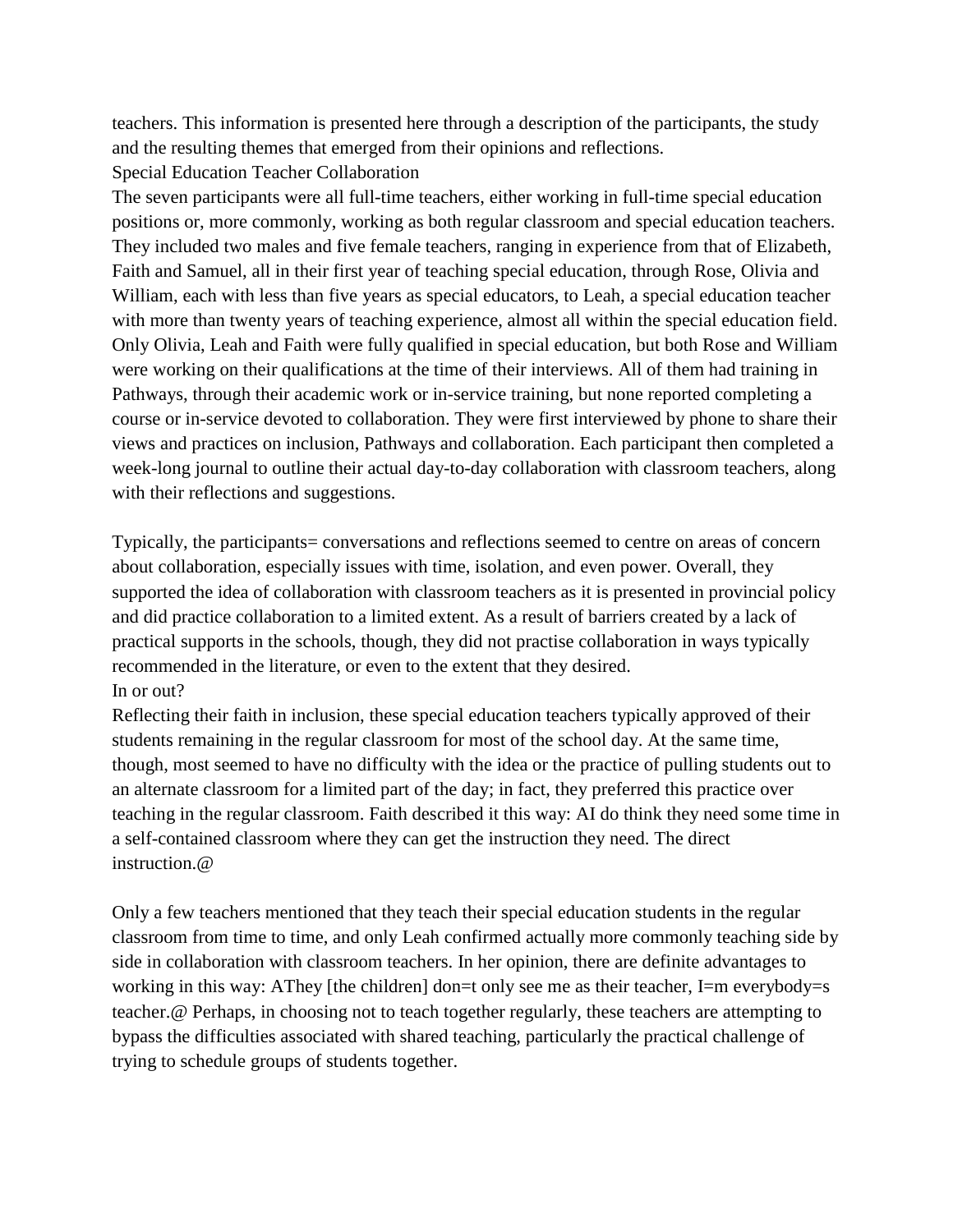Even when these special education teachers did collaborate at times by teaching together with classroom teachers in the regular classroom environment, it was more likely to end up as simply just being together in the same room, or what one research team terms as parallel teaching (West & Idol, 1990), rather than truly teaching collaboratively. As Olivia reflected in her journal, AI think some teachers fear having another teacher in the class with them. I suppose they find it a bit intimidating.@ Further elaborating, she went on to say: AUsually the special education teacher is just the special education teacher and that=s that. And he or she is just for slow students and that=s her domain, and the regular teacher has her domain or his domain, and a lot of people assume that it=s two separate things. $@$ 

Pulling students out for instruction was carried out for a number of reasons beyond that of teacher preference and student need. For example, William was directed to use a pull-out model by local school administration: AI didn=t make the choice, I didn=t ask for the choice, that=s what I was given. That was my assignment when I came: the principal said,  $\geq$ Your job is special ed.... this is how we do it in the school. These students are being pulled out and they=re going to come to your classroom.=@ Faith asserted the sheer logistical impossibility of working the regular classes of all the students on her caseload: AI just can=t go into all their classes.@ Leah, Olivia and Samuel all noted that classroom teachers seem not yet prepared for full collaboration in the form of teaching together. Leah said, ASome people ... I don=t think you can do anything to make them comfortable with it. And I don=t think we can force it.@ Olivia wrote: AI think some teachers fear having another teacher in the class with them. I suppose they find it a bit intimidating,@ and Samuel reflected that some teachers give the impression that they feel the need to have control in their own classrooms. Perhaps this is why special education teachers working in the regular classroom are informally referred to Apushing in@ to classrooms when they are not Apulling out@ students (for example, United Federation of Teachers, 2002).

For members of the educational community who are satisfied with using partial pull-out to supplement inclusion, the withdrawal of students seems to be a non-issue. But for those who do wish to participate in collaborative teaching, supports need to be provided to remove barriers such as those indicated by special education teachers. According to these special education teachers and others, this can happen through the encouragement of instructional innovations and changes to existing organizational arrangements (Robinson, 1991). Such changes, though, are not always possible at an individual level: they must be supported by school administration and district policy, in both theory and practice.

Fortunately, as West & Idol (1990) suggest, in addition to teaching together, collaboration is also considered to be a process that focuses on shared decision-making and problem-solving. In other words, collaboration is also talking together. This talking together is how teachers in this study preferred to collaborate B although it also came with its own challenges. One of these problems was time.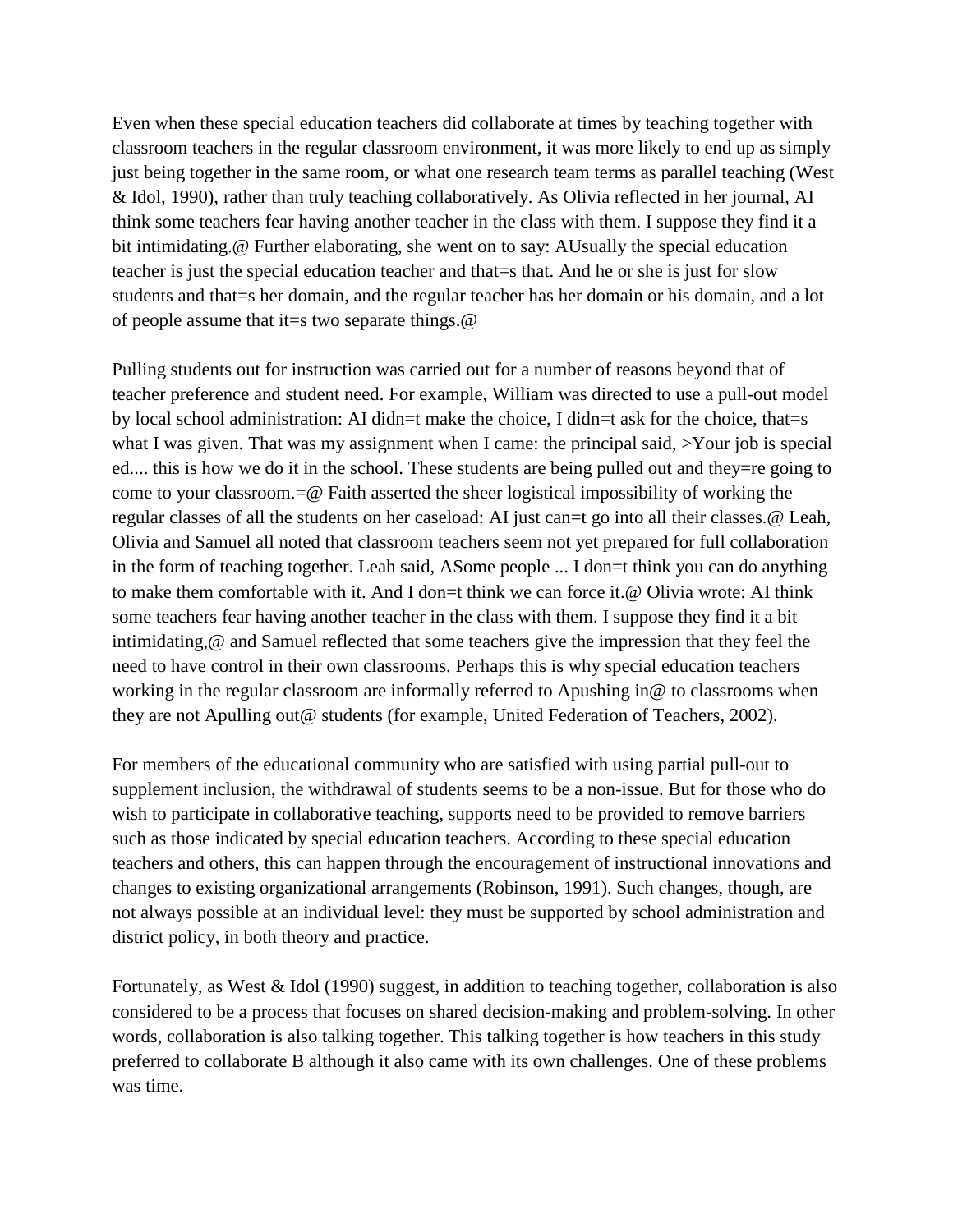# Where does the time go?

An examination of how teachers spend their time together also provides insight into what they believe is important. The special education teachers in this study typically talked together during meetings which they usually described as spontaneous or informal. For example, William said, ASo I just consult with the teacher then, just outside her door about what they were doing. @ Likewise, Olivia noted that, AIt just comes out of the blue .... Somebody could say something and then somebody will say something else. Before you know it, you=re in a deep conversation about a certain child.@ You might Apop into a teacher=s classroom@ reflected Rose, or simply Amention back and forth to each other@ to collaborate, said Faith.

Clearly, these teachers preferred spending their time focussed on discussing their special education students and their program needs. Rose recounts such everyday conversations as going something like this: AHow was  $>$  Joe = today? I did this with Joe today; what do you think about it?@ and AWhy do you think that is?@ AWe discuss the students in her class quite a bit and generally try to work together on solving problems that arise,@ is how Elizabeth described a common focus of her chats with classroom teachers.

During conversations, the main priority of the special education teachers seems to be about trying to create some continuity for students who are switching back and forth between different classrooms for instruction. Rose emphasized that these informal conversations are essential: AIt=s actually impossible to do justice to a child=s education without understanding how that child is performing and behaving in all other aspects of his education as well. And to do that you need to be constantly in collaboration with the regular classroom teacher.@ William agreed that, AWhat one teacher=s doing certainly leads into what another should be doing, and it=s also... more beneficial.@

These meetings generally take place in the staffroom or in the regular classroom. With limited or no formal preparation time, what might seem a natural time to collaborate becomes virtually impossible. As William laughingly considered, AWhen you get a prep period ... somebody else is working.@ Elizabeth echoed the consensus when she summarized that, AThere=s really no time during the day.@ Instead, teachers seem to find some time to meet either during instructional time or after school.

Like many teachers, special educators are always busy carrying out the usual duties of their teaching role (Younghusband, 2000), including the assessment demands and paperwork that come with Pathways,\; yet the teachers in this study did manage to find limited time to collaborate at least by talking with classroom teachers. However, what is conveyed here is that they have to create time to collaborate by taking the time previously allocated to other aspects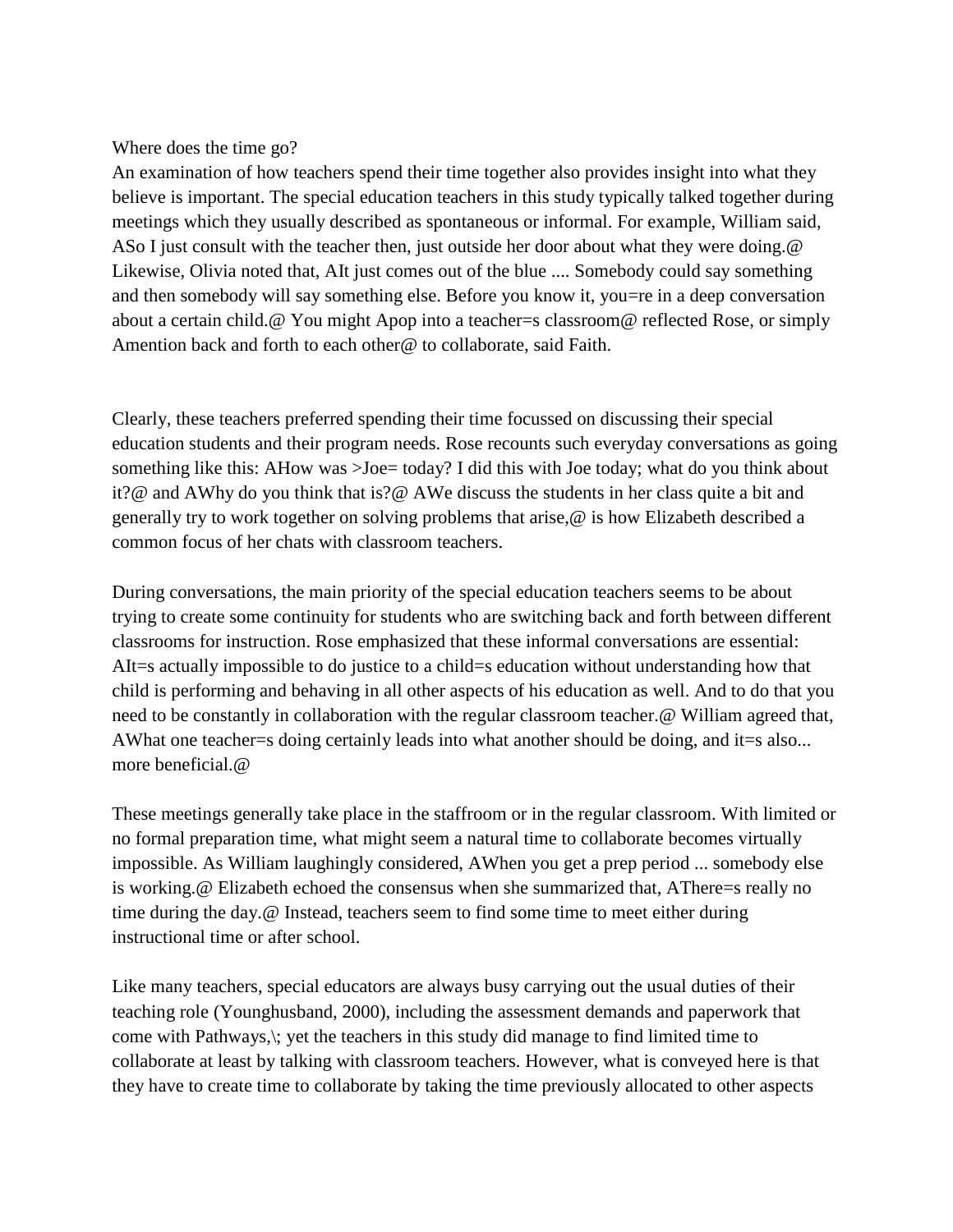their work, or by adding the collaboration time to their workday. Time for collaboration appears simply not to exist in the typical school, although finding time to collaborate is both an expectation and a necessity with the current practice of special education. Although Dettmer et al. (1993) assert that constraints of time should not hold back collaboration planning, the lack of time for these teachers and others (Voltz et al., 1994, Kauffman & Trent, 1991) is clearly a key inconsistency between the theory and reality of collaboration under Pathways. Rose summarized this discrepancy well when she wrote, AAs for the collaboration itself, it would be nice to sit down for a while and discuss further what to do about this particular student. But the question I keep asking myself constantly is: >Where do I get the time to do all the things that need to be done?=@ Indeed, finding any time to talk together is a frustrating and unwelcome challenge for many special educators.

If special education teachers believe that talking together is an essential type of collaboration, and policy stands behind this belief, schools need to support its practice. Rather than expecting individual teachers or pairs of collaborating teachers to create collaboration time, schools need to find a creative way to provide such necessary time. As Rose again reflected, AWell, again, that=s always a big problem I=ve sort of had with Pathways and all those types of things is that fact that ... I believe it is a good system, but the problem is when you=re not provided the resources to carry it out as successfully as it can be carried out. And I always find that very frustrating. Like for example they talk about how important it is to collaborate with teachers.... but if you don=t give me the time to do that, how do you expect me to do it?@ Finding time, though, is not the only area where special educators are in need of practical supports: challenging isolation is another.

#### Alone in a crowd

Dettmer, et al. (1993) noted that often a teacher might feel Astranded on a crowded island that is devoid of adult interaction and stimulation@ (4). Special education teachers seem even more vulnerable than classroom teachers to these feelings of isolation since they are often separated from normal school routines. This certainly appeared to be the case for Olivia, who mused that, ASpecial education can be isolating at times.@ Others were able to point out numerous instances of dealing with some form of isolation, either physically or psychologically. In part, this seems to be the inevitable result of withdrawing students to a special education classroom for instruction. Although withdrawal does not inherently have a negative effect on the quality of instruction and learning (Hallahan & Kauffman, 1991), it can have a negative effect on teachers (Hollingsworth, 2001). Any adverse effects of this physical isolation, though, are obviously not so negative that teachers are willing to discontinue its voluntary practice. As well, even in situations where special education teachers choose to teach alongside classroom teachers in the regular class setting, they were often still isolated to the extent that they generally limit most of their attention to the special education students in order to, as Leah noted, Ameet the needs of the students that I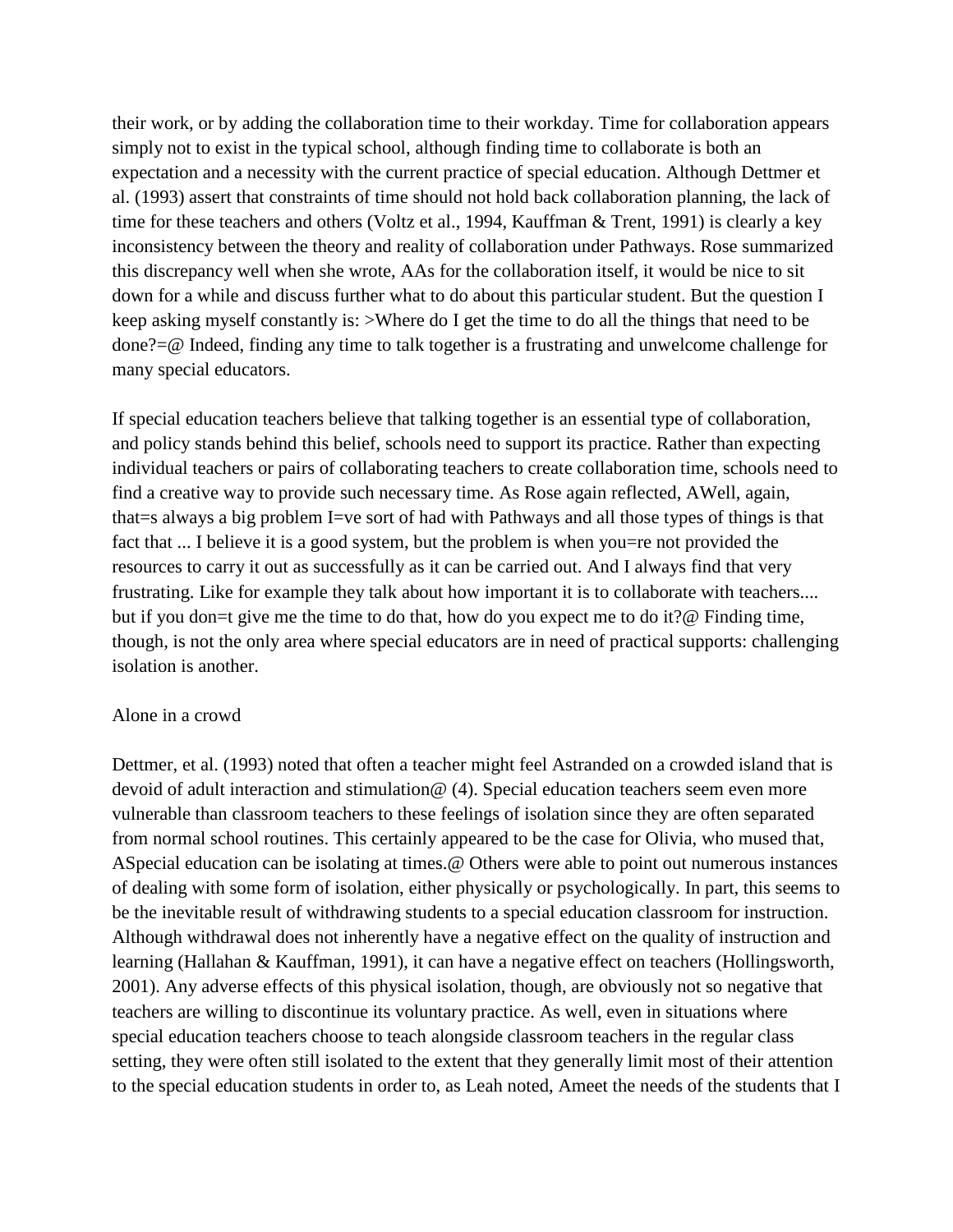#### have ISSPs for, or my students, I call them.  $\omega$

It is of course impossible to avoid the irony here: although special education teachers express their great desire to collaborate, they are making a choice that contradicts this desire and leads, instead, to isolation. Indeed the idea that collaborative, inclusive classrooms have been a factor in preventing the isolation that occurs when teachers typically work alone (Salend et al., 1997) is not being fulfilled. Perhaps, then, it is not that isolation is inherently negative enough to avoid, but rather that there is not enough motivation to lean towards collaboration (Dettmer, Thurston & Dyck, 1993).

When participants reflected on talking together with classroom teachers, a recurrent theme was the noticeable lack of direct feedback to special education teachers from the classroom teachers with whom they were working. Leah, for example, noted that classroom teachers have not said anything directly to her, such as, AThis collaboration bit is great.@ She wonders instead if Amaybe we don=t praise each other enough.@ When writing about her collaboration, Elizabeth reflected positively on one experience of talking together with a classroom teacher, but obviously felt this was outside of the norm when she wrote, AMaybe others need to be more like her [the classroom teacher]?@ The important point is that this lack of feedback may lead to a feeling of isolation, in addition to the reality of physical isolation.

These feelings, though, seemed to be somewhat mediated by other kinds of positive feedback. These favourable impressions usually centred on the development of positive relationships between collaborating teachers. Rose, for example, cited a classroom teacher as being Avery respectful@ of her opinions and having Aopen and honest@ interactions, Elizabeth noted that another was Avery easy to talk to,@ and William discussed his positive feelings about a Agood rapport.@ As well, these teachers seemed to rely on their own intuition when no direct feedback was made available to them, and determined most relationships to be positive.

Overall then, feelings of isolation arose when these teachers were not provided with direct feedback about their efficacy, but their isolation appeared to be mediated by indirect feedback. The special education teachers in this study usually purposefully chose physical isolation over in-class collaboration with classroom teachers against the typical recommendations of educational researchers. To improve the likelihood of special education teacher isolation, teachers need to be given motivation to teach together through the provision of practical supports, encouragement and feedback. Although collaborative teaching is one way to support both inclusion and the provision of direct special education services, it seems obvious that schools do not expect their teachers to use this method. Perhaps schools could provide modelling and practice in teaching collaboratively, and emphasize the importance of positive feedback from all involved members, including school administration. Individual school staffs may need to consider a group consensus to begin to implement collaborative teaching. If special education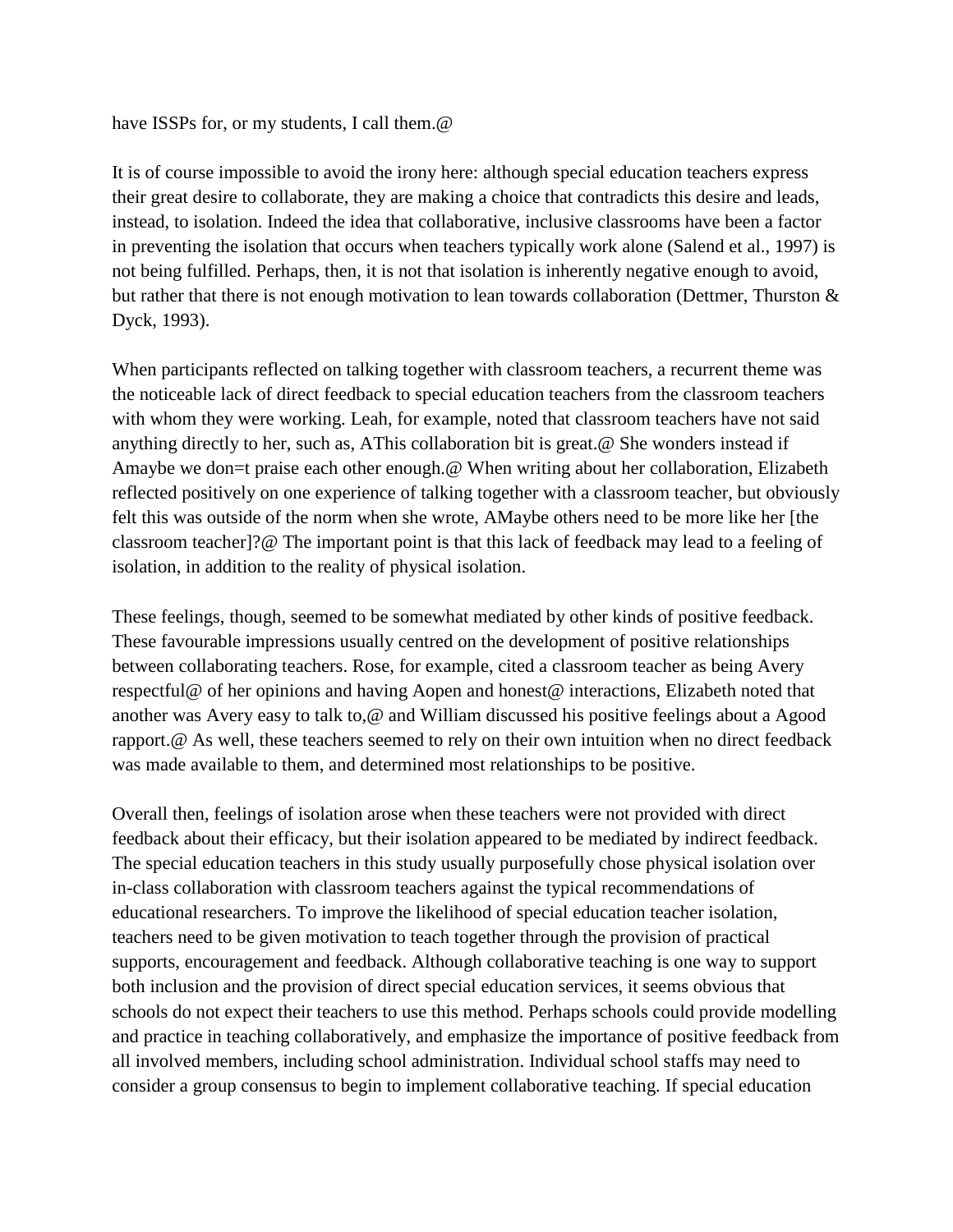teacher and classroom teachers do in fact attempt teaching together, though, further issues do continue to arise, such as negotiating authority between these teacher pairs.

## A struggle for command

Although Dwyer & Patterson (2000) assert that it is now time to view the classroom as a shared space including all key members of the educational community, the teachers in this study indicate that the sharing of space and roles does not come without a struggle. For example, as William described it, AThe homeroom teacher may not mind you coming in and suggesting things ... [but then] there=s someone else who doesn=t want you to tell them how to do their job. And you don=t want to do that anyway .... it took me a while to figure out who I could say what to.@ Similarly, Rose wrote that, ATeachers working together is much more effective than teachers dictating to one another. I feel it=s very important to establish a good rapport with each teacher and to make one another feel comfortable in expressing [our] beliefs and their concerns.@ Faith lamented: ASometimes I wonder if what I have to say is as important or whatever? So I sort of keep my mouth shut a lot more than perhaps I should. @

Clearly, some special education teachers avoid similar struggles by withdrawing students for instruction rather than teaching together with classroom teachers, as the teachers in this study typically did. These choices seemed to give the special education teachers greater independence and eliminate the difficulties associated with resolving day-to-day boundary struggles. For example, William noted, AI think that both of us would be more comfortable working on our own that way [because then] they=re mostly out and they=re my students on my course,@ And Rose stated, AI find it hard sometimes when people say you should do this, this and this with kids, but I always feel very strongly that what you should do depends on the individual student and the individual situation.@ Similarly, Samuel noted a common attitude among classroom teachers when he said, ASome totally whole-heartedly, yes, collaborate. More others are just sort of, >Well, okay, that=s a good idea, but you take the student outside of my class=@ or that, AShe=s got her students in her class, and she teaches the way she ... wants to teach, and I=m there and I=m working with that student.@ William acknowledged that difficulties in working out role boundaries can come from the special education teacher as well as the classroom teacher when he maintained that, AIt could be me too. I mean, it can, it can go both ways right? .... It could be just something that I=m not comfortable with, and would not rather approach it.@

Thus, although these teachers supported the ideals of collaboration, they simultaneously withdrew from the challenge of developing appropriate role boundaries in their teaching relationships. Once again, these special education teachers seemed to be voicing their willingness to fulfil the demands of collaboration B in theory B but they appeared to be unwilling, on their own, to take the personal risks needed to put these ideals fully into practice. Clearly, school administrators will need to consider that teachers need to be supported in attempting new initiatives in an environment that supports risk-taking. More importantly, it will be necessary to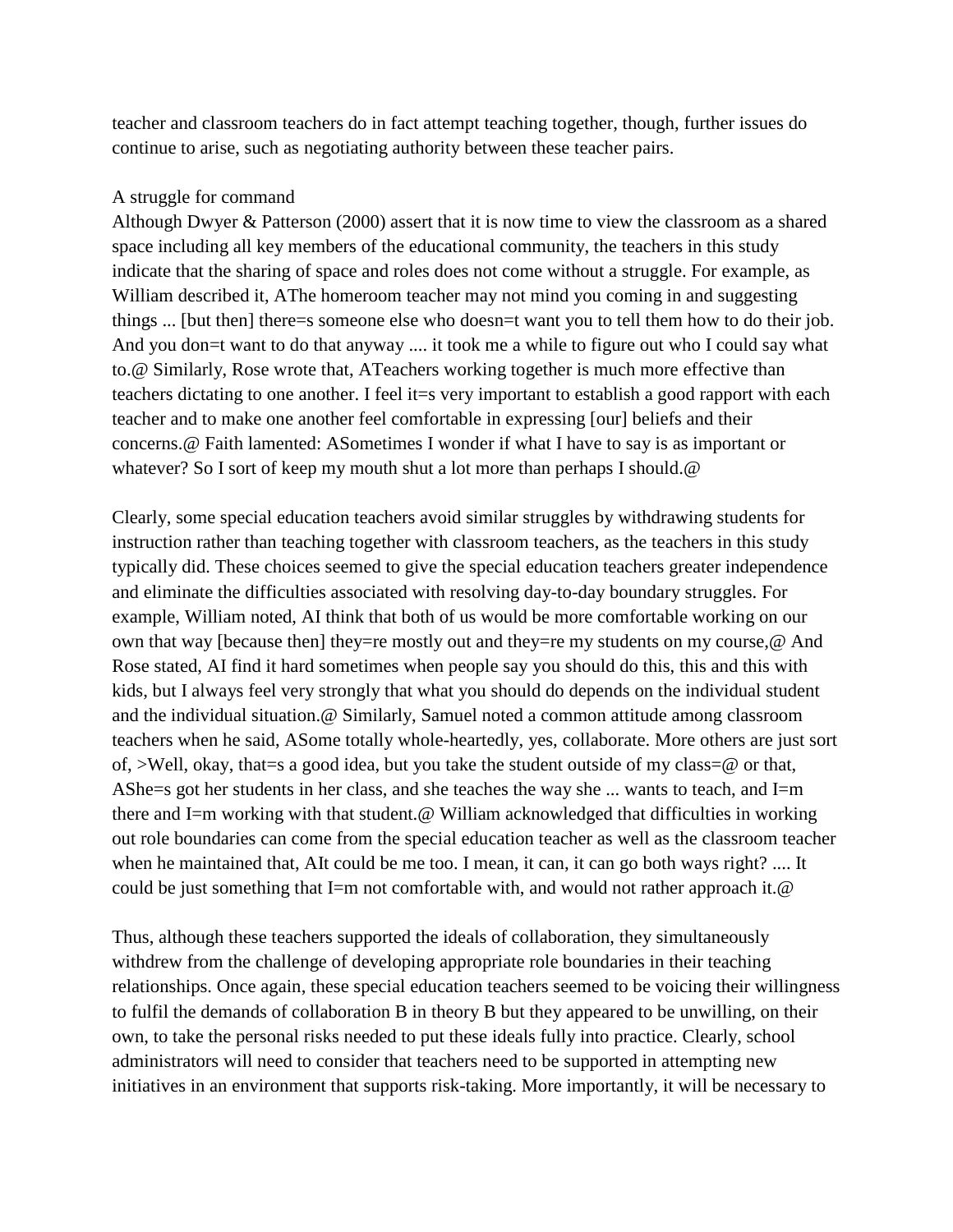create an environment where teaching together and negotiating new relationships is not seen as a risk, but rather understood as a worthwhile challenge in the fulfilment of best teaching practices.

#### Three wishes

The teachers in this study described a number of serious barriers to their collaboration with classroom teachers, but none of them reacted to these barriers by suggesting discontinuing or even minimizing their attempts to collaborate. Just the opposite attitude existed: these teachers consistently confirmed Howell=s (2000) idea that collaboration helps to solve problems, improve situations and meet challenges and needs that would not be otherwise met individually. When asked to provide their thoughts on what would be needed to support collaboration, the teachers were quick to point out three areas: formal, planned time to talk together with classroom teachers preferably during the instructional day, in-service education on collaboration, and additional training in the interpersonal skills necessary to carry it out successfully.

The ideal of planned collaboration time was summarized by Olivia who suggested that it �would be beneficial to set a particular time aside once a week to discuss student progress with teachers. Even once a week or every couple of weeks would be great.@ She had heard of times when the special education teacher Awill actually slot in a certain amount of time, probably after school, to talk to specific teachers, probably once a week.@ Apparently skeptical about whether this in fact was a real possibility, she added, AOr is that too much I wonder? .... Is that asking too much?@ When considering an ideal school in an ideal world, Rose mused that she would have, Athree periods a week where I could sit down with a teacher and we could discuss the students= progress and where we feel we could go on from here.@ She imagined that ideally schools would provide Atime allotted to actually sit down and discuss those things.@ William, on the other hand, imagined ideal time for collaboration unfolding this way: AFirst thing in the morning ... after the good mornings are said, we can sit down .... do you have anything pressing that that kid needs to be doing right now? If not, this is what I=m doing. Any suggestions as to anything I should be doing more or extra or am I doing too much that that kid can=t handle.@ Leah envisioned that, ideally, Awe=d have time in the evening before.@ Samuel believed that an ideal model would be to Ameet with the other teachers ...before we actually have the student .... that the two teachers can have off, and we can discuss and talk about different ideas.@

Like Olivia, though, Elizabeth thinks that being provided with time to collaborate during the instructional day is unlikely. In fact, she responded with: AI think that es funny! [laughter] Because I don=t think we=ll ever get it .... pardon me for being so sarcastic [laughter continuing] but I don=t think, I really don=t think that=s going to happen.@ Clearly, time is a critical issue, for these teachers and others (Phillips & McCullough, 1990; Robinson, 1991).

As a number of researchers agree, special education teachers who choose to collaborate also need a venue to develop the skills that area necessary for collaboration (Bedi,1996; Dettmer,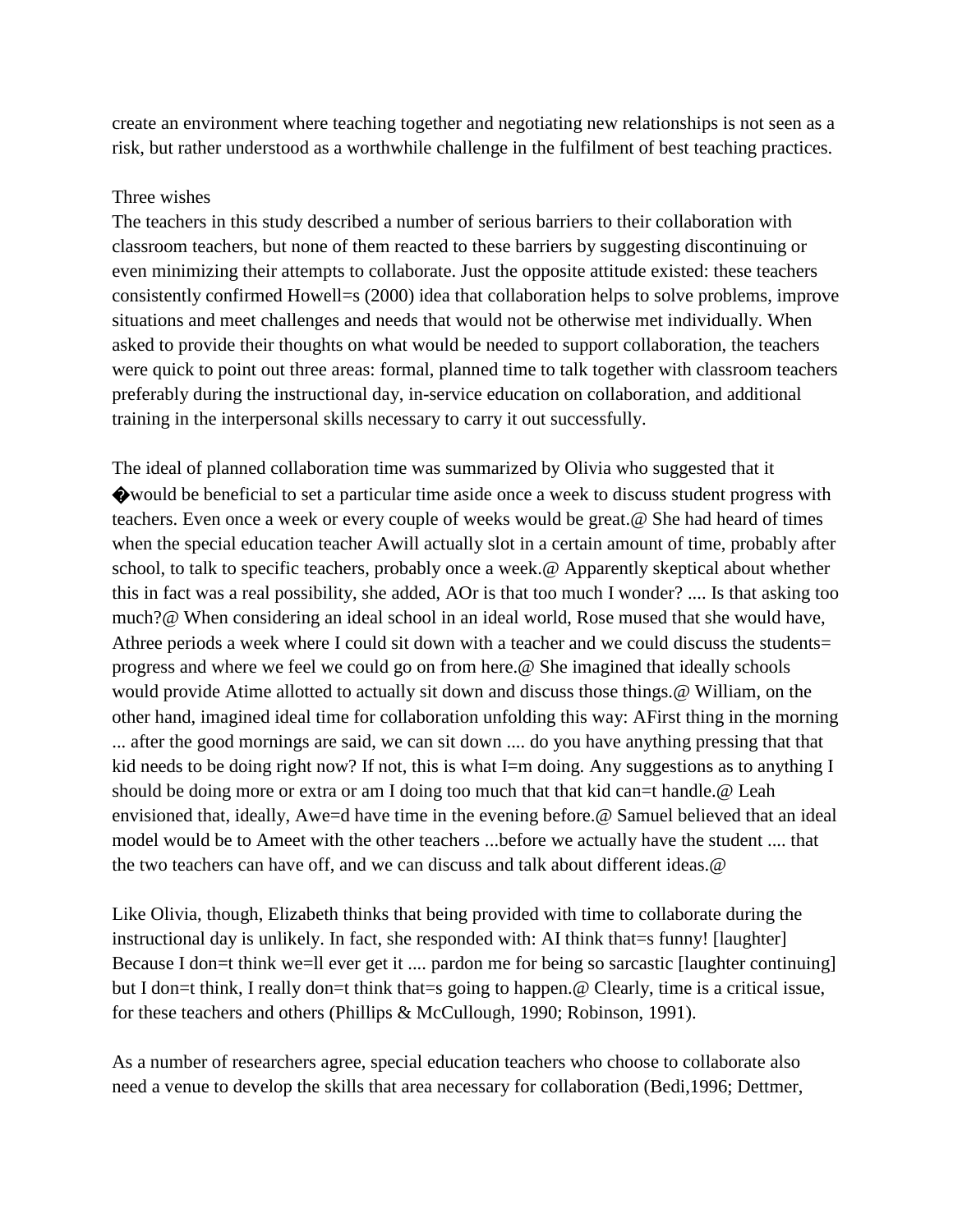Thurston & Dyck, 1993; Robinson, 1991). The majority of those in this study agreed, indicating that they would benefit from some type of professional in-service training in collaboration. Olivia suggested that this could be accomplished by using Aa moderator, or someone, like I said, that could give us even an hour, or a couple of classes in how they use it [collaboration] , or a couple of classes in how they use it, or what it=s used for, or how it can be used.@ Faith reflected, Aeven if it was just on Pathway Two, just to stress the importance of it. And the importance of documentation and collaboration with the classroom teachers, to help this child.@

Some indicated that even time to talk with other special education teachers would be welcomed in the form of William=s suggestion of Aperiodic get-togethers@ or Leah=s wish to be able to Asit down sometime, and say, >Look, this is how we collaborate.=@ Others emphasized the necessity of including training in collaboration at a preservice level; for example, as Elizabeth pointed out, AI don=t think special education should be like a separate thing that you go in and like a degree that you go in and get. I think that there should be some parts of it included in your program ....because you deal with things like that every day in your classroom.@

Finally, teachers in this study seemed to be in agreement with Robinson=s (1991) view that effective collaboration needs Aknowledge and skills in the process of collaboration and knowledge and skills in effective teaching practices@ (448). The most common focus of knowledge and skills for collaboration training suggested by these special education teachers fell within the bounds of training in interpersonal skills. This wish was summarized by William who reflected, AYou=re learning people skills. And a lot of us, even though we are supposed to be teaching people, we lack that.@ In addition, Rose noted that, AIt=s always nice to get some ideas about how to get along better with other people, because there may come a time when my collaboration with the regular classroom teachers may not run so smoothly as it is right now.@ She observed that it is Aimportant to learn to respect other people=s ideas even if you don=t agree with them sometimes,@ a feeling echoed by William who indicated that he wanted to know how to Aapproach someone when you=re sure that what you could suggest is going to benefit this kid, but you know that a certain teacher is just going on a different wavelength altogether.@

Rose referred to the importance of learning Aideas and things on how to deal with teachers that are more difficult,@ and Olivia linked this with parent-teacher relationships as well, by noting that she would like to focus on Ahow to collaborate with parents so you don=t sound like you=re the know-it-all ...you want to make the parents feel like they=re your equals and that their opinions are just as important as yours, which they are .... and how do you handle certain situation, or what would you do if a parent said this, or a parent disagreed.@ These skills could also benefit classroom teachers, if they could help motivate classroom teachers to share their teaching tasks. Faith suggested that she would like to learn to assist classroom teachers in knowing that Athat they can come to the special education teacher .... for help and advice; that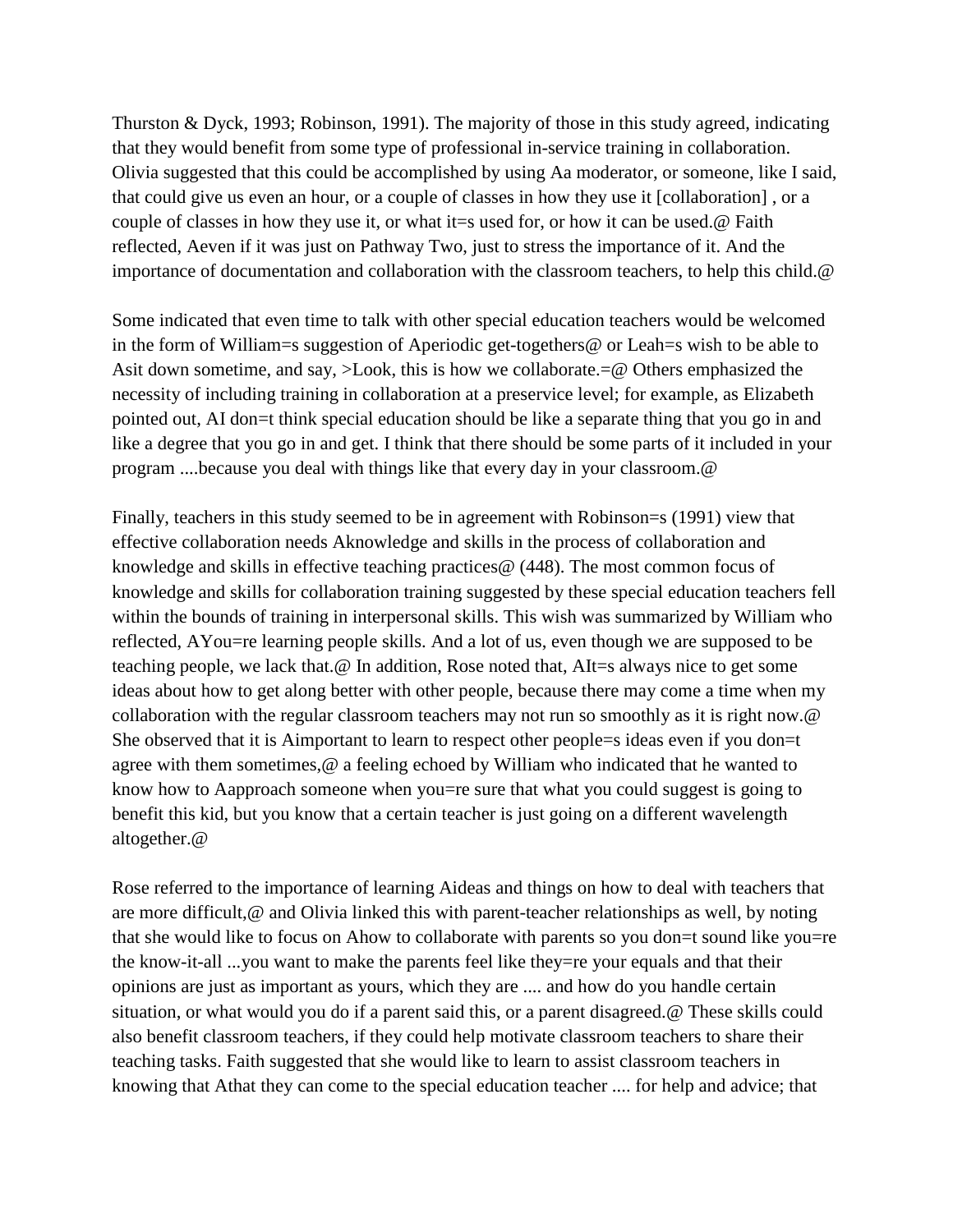you don=t have to do it all on your own.@ Overall, then, they seem to be suggesting that interpersonal skills training, although ultimately targeted at enhancing student learning, can also be applied to teacher-teacher and parent-teacher relationships in collaboration.

Overall, special education teacher wishes for collaboration in an ideal world centre on the need for formal, planned collaboration time, inservicing in collaboration, and training in interpersonal skills development. To meet these objectives, teachers are quite surely in need of support, leadership and advocacy from school administration. It is interesting that for most, these ideals seemed to be viewed as little more than wishful thinking.

# Looking ahead

Overall, the special education teachers in this study seemed to agree in theory with the ideals of inclusion and collaboration. In practice, they do carry out inclusion for the majority of the instructional day, and engage in collaboration in a limited manner. It seems clear, however, that without support, they are not likely to be able or willing to explore fully the potential of true collaboration, as described in the literature. To support special education teachers better, provincial policy needs first to emphasize day-to-day collaboration between the teachers who are responsible for students with special needs, for example by expanding on the collaborative roles each is expected to play in the step by step process of implementing an ISSP plan. More particularly, the Special Education Policy Manual (Draft), Pathways and ISSP documents need to be modified to more explicitly recommend effective approaches to teaching together and talking together. As well, provincial and school board policies must provide individual school staffs with the authority to implement supportive, practical changes.

At the school level, principals need to consider a commitment to collaboration, perhaps through the use of more flexible scheduling. This could be accomplished by reorganizing the school day, for example, or by having local school administrators assign collaboration time, or by making use of student grouping, support staff, volunteers, student teachers or substitute time as suggested by West & Idol (1990). Similarly, perhaps school staffs need to consider their overall attitude towards collaboration and work towards developing a collaborative ethic initiative to ensure that staff have consistent expectations and goals for collaboration (Phillips  $\&$ McCullough, 1990). School faculties could network locally and with a wider community, sharing information through the use of text, technology or teacher conferencing (Brown & Sheppard, 1997). In this way, teachers who are geographically dispersed could share, learn and reflect through modes such as Acomputer links, newsletters, fax machines, and occasional seminars and conferences@ (10) as a flexible model for rural regions. Making use of a centrally-located teacher centre for the collaborative development of innovations in skills, materials through dialogue is another possibility. Similarly, accessing an on-line community such as the Virtual Teacher Centre (Newfoundland and Labrador Teachers Association, 2001), a new provincial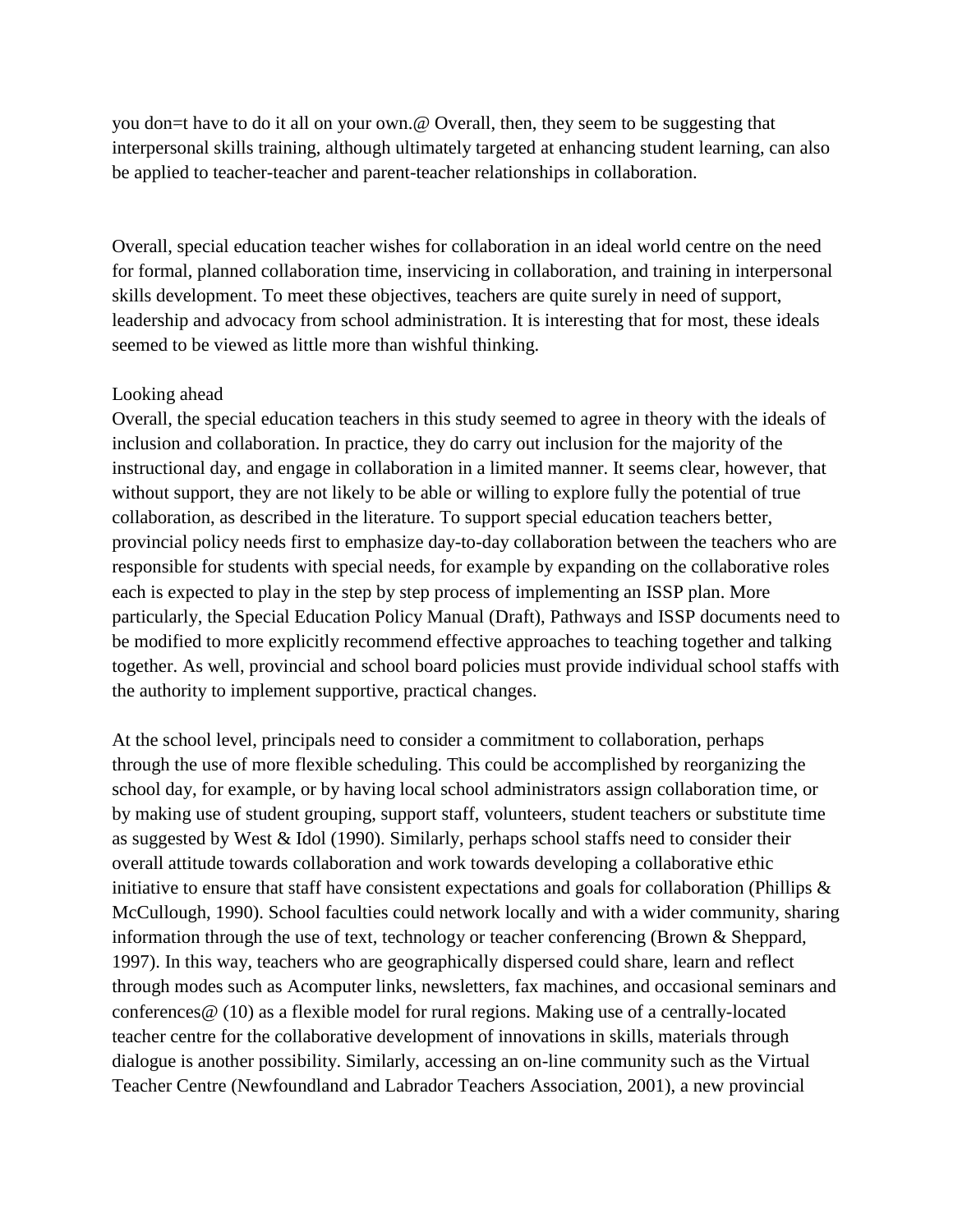initiative, is another alternative where groups such as Online Learning Teams can be utilized. Here, the focus is on the professional development needs of a small group of self-paced, networking teachers who are focussed on meeting goals to find the best classroom practices.

To resolve power issues, school administrators might consider implementing interpersonal skills development training and in-service training on teacher collaboration. A focus on both of these areas should provide teachers with a greater knowledge of possible roles for collaboration and ideas about how to carry out these roles professionally, deflecting potential conflict and building a collaboratively community of teachers. Such training could be provided through involving all staff in a model of staff development, which centres on long-term commitment to professional growth towards a goal (Dettmer, Thurston & Dyck, 1993). As an alternative, programs of skills development, described by Brown and Sheppard (1997) as periodic workshops over a given period of time, including classroom coaching to help transfer skills that are learned to the classroom environment, could be implemented. Other possible ideas include mentoring programs or teacher institutes (Glickman, Gordon & Ross-Gordon cited in Brown & Sheppard, 1997), distance education, or making use of school administration days. As well, these plans could be linked with other existing district initiatives involving school improvement or teacher growth.

It will be interesting to see how collaboration will change and develop over time under Pathways. Further research seems indicated in a number of areas: comparative studies of novice and experienced teachers; regional and provincial differences in support and implementation; and the perspectives of classroom teachers, to name just a few.

What this exploratory study shows, however, is that if collaboration is to be successful in its initial stages, the province will need to begin by providing school boards and local schools with the authority and practical means to implement supportive, practical changes. If schools and school systems plan for their special education and classroom teachers to practice effective inclusion, the demands of its implementation in turn necessitate teacher collaboration. Teacher collaboration, in turn, demands the provisions of time and training that special educators clearly require.

# References

Angle, B. (1996). 5 steps to collaborative teaching and enrichment remediation. Teaching Exceptional Children, 29(1), 8-10. Apple, M. (1993). Cultural Politics and the Text. In Official Knowledge (pp. 44-63). New York: Routledge. Bedi, A. (1996). Collaboration between Regular and Special Education Teachers for Educating Students with Mild Disabilities. Ann Arbor: UMI Dissertation Services. British Columbia Department of Education. (1997). Review of learning assistance

services report. Victoria: BC Ministry of Education. (ERIC Document Reproduction Service No.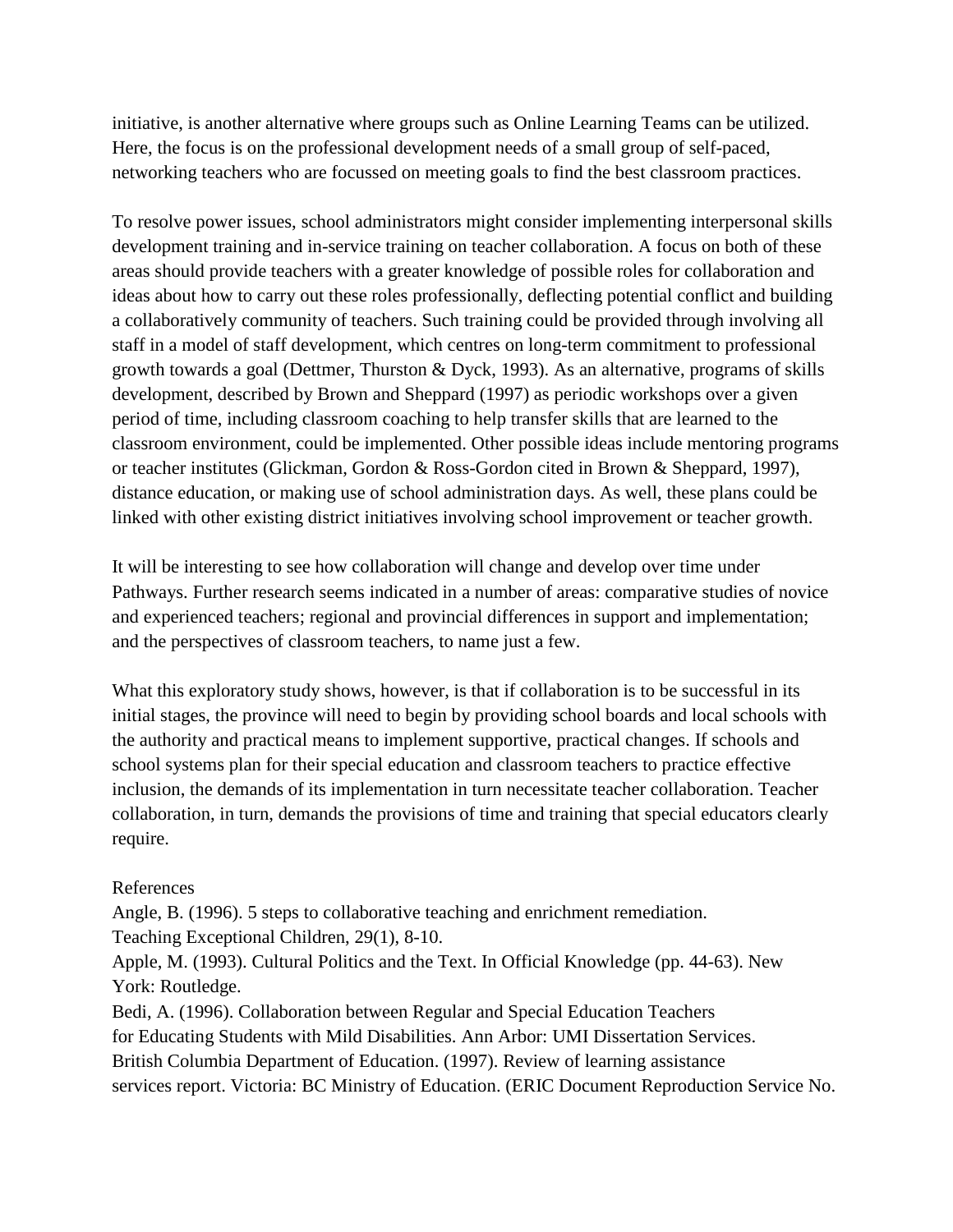Ed 423651)

Brown, J. & Sheppard, B. (1997). Professional development: what do we know and where are we going? Morning Watch, (Winter), 17pgs. Retrieved 22 July, 2001 from the Memorial University of Newfoundland Web site:

http://www.mun.ca/educ/faculty/mwatch/win97/pdfinal.htm.

Carey, L.K. (1997). Inclusion training for pre-service teachers - from theory to best classroom practice. B.C. Journal of Special Education, 21(2), 52-58.

Carr, R.A. & Peavy, R.V. (1986). A consulting role for the resource teacher. In

Bachor, D.G. & Crealock, C., Instructional Strategies for Students with Special Needs. Scarborough: Prentice-Hall.

Coben, S.S., Chase Thomas, C., Sattler, R.O. & Voelker Morsink, C. (1997). Meeting the challenge of consultation and collaboration: developing interactive teams. Journal of Learning Disabilities, 30(4), 427-432.

Dettmer, P., Thurston, L.P. & Dyck, N. (1993). Consultation, Collaboration and Teamwork for Students with Special Needs. Needham Heights: Allyn and Bacon.

Din, F.S. (1996). How special education services are delivered in kentucky regular public schools in the context of the educational reform movement. (ERIC Document Reproduction Service No. ED400643)

Dwyer, S.C., & Patterson, D. (2000) Listening to elementary teachers: a first step to better inclusive practice. The Journal of the International Association of Special Education, 3(1), 37-58.

Glatthorn, A.A. (1990). Cooperative professional development: facilitating the growth of the special education teacher and the classroom teacher. Remedial and Special Education, 11(3), 29-50.

Government of Newfoundland and Labrador (1999). Special Education Policy Manual (Draft). St. John=s: Department of Education, Division of Special Education Services. Government of Newfoundland and Labrador (1998). Pathways to Programming and Graduation: A Handbook for All Teachers and Administrators. St. John=s: Department of Education, Division of Student Support Services.

Government of Newfoundland and Labrador (1997). Coordination of Services to Children and Youth in Newfoundland and Labrador: Individual Support Services Plans (Revised). St. John=s: Department of Education, Division of Student Support Services. Government of Newfoundland and Labrador (1996). Programming for Individual Needs: Individual Support Services Plans. St. John=s: Department of Education, Division of Student Support Services.

Government of Newfoundland and Labrador (1987). Special Education Policy Manual. St. John=s: Department of Education, Division of Special Education Services. Hallahan D.P. & Kauffman, J.M. (1991). Exceptional Children: Introduction to Special Education. Fifth Edition. New Jersey: Prentice Hall.

Hollingsworth, H.L. (2001). We need to talk: communication strategies for effective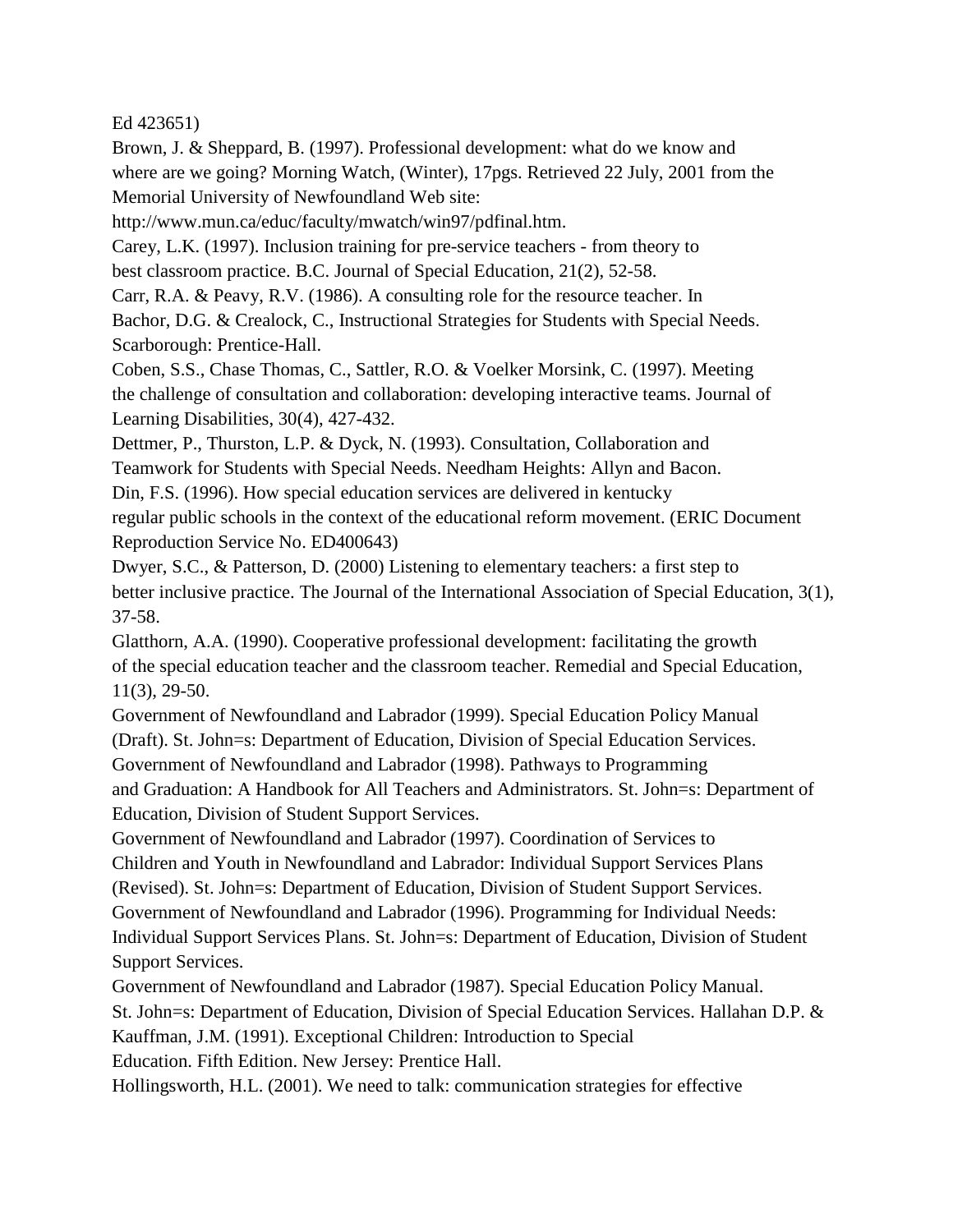collaboration. Teaching Exceptional Children, 33(5), 4-8.

Howells, K. (2000). Boldly going where angels fear to tread. Intervention in School and Clinic, 35(3), 157-160.

Karge, B.D., McClure, M. & Patton, P.L. (1995). The success of collaboration resource programs for students with disabilities in grades 6 through 8. Remedial and Special Education, 16(2), 79-89.

Kauffman, J.M. & Trent, S.C. (1991). Issues in service delivery for students with learning disabilities. In Wong, B.Y.L. (Ed.) Learning about Learning Disabilities (pp. 465-481) San Diego: Academic Press.

Ludlow, B.L., Wienke, W.D., Deasy, G. & Henderson, J. (1996). Fostering integration in rural classrooms: the mainstream practicum project. (ERIC Document Reproduction Service No. 364769).

Minke, K.M., Bear, G.G., Deemer, S.A., & Griffin, S.M. (1996). Teachers= experiences with inclusive classrooms: implications for special education reform. The Journal of Special Education, 30(21), 152-186.

Monahan, R.G., Marino, S.B. & Miller, R. (1996). Rural teachers= attitudes toward inclusion. (ERIC Document Reproduction Service No. 394775)

Newfoundland and Labrador Teachers Association (2001). Virtual Teacher Centre.

Retrieved May 18, 2002 from: http://www.virtualteachercentre.ca/learning\_teams/default.asp.

Phillips, V. & McCullough, L. (1990). Consultation-programming: instituting

the collaborative ethic in schools. Exceptional Children, 56(4), 291-304.

Philpott, D. (2001) Inclusive education: reviewing the criticism to find direction? In Morning Watch, (Winter), 14pgs. Retrieved July 5, 2001 from the Memorial University Web site: http://www.mun.ca/educ/faculty/mwatch/win21/philpott.html.

Ripley, S. (July 1997). Collaboration between general and special education teachers.

(ERIC Digest Reproduction Service No. ED 409317)

Robinson, S.M. (1991). Collaborative consultation. In Wong, B.Y.L. (Ed.), Learning

about Learning Disabilities (pp. 441-463). San Diego: Academic Press.

Ripley, 1997

Salend, S.J., Johansen, M. Mumper, J., Chase, A.S., Pike, K.M. & Dorney, J.A. (1997).

Cooperative teaching: the voices of two teachers. RASE: Remedial and Special Education, 18(1), 3-11.

Stanovich, P.J. (1996). Collaboration - the key to successful instruction in today=s

inclusive schools. Intervention in School and Clinic, September 1996, 32(1), 39-42.

United Federation of Teachers (2002). President hears chapter concerns, 2pgs. Retrieved on July

9, 2002 from the United Federation of Teachers Website: http://www.uft.org/?fid=194&tf=1333.

Vargo, S. (1998). Consulting teacher-to-teacher. Teaching Exceptional Children, 30(3), 54-55.

Voltz, D.L., Elliott, R.N. & Cobb, H.B. (1994). Collaborative teacher roles: special and general educators. Journal of Learning Disabilities. 27(8), 527-535.